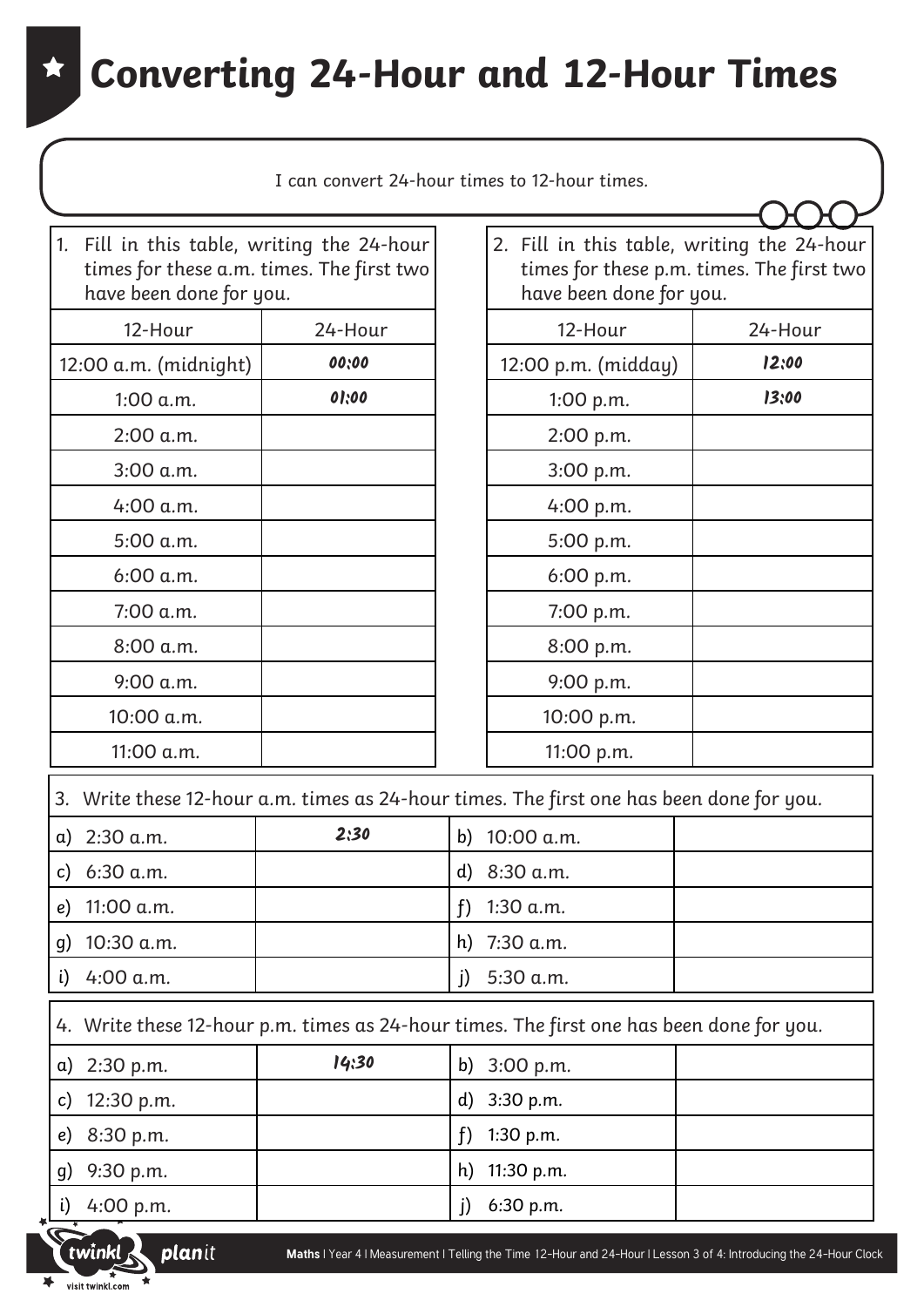I can convert 24-hour times to 12-hour times.

|          | 1. Write these 12-hour times as 24-hour times. The first one has been done for you. |       |                      |  |  |  |  |
|----------|-------------------------------------------------------------------------------------|-------|----------------------|--|--|--|--|
| a)       | 4:30 a.m.                                                                           | 04:30 | b)<br>1:00 a.m.      |  |  |  |  |
| c)       | 2:35 p.m.                                                                           |       | 8:20 p.m.<br>d)      |  |  |  |  |
| e)       | 11:10 a.m.                                                                          |       | f<br>1:40 p.m.       |  |  |  |  |
| g)       | 3:25 p.m.                                                                           |       | h)<br>12:30 a.m.     |  |  |  |  |
| i)       | 7:30 a.m.                                                                           |       | j)<br>5:35 p.m.      |  |  |  |  |
| k)       | 10:55 p.m.                                                                          |       | 6:25 a.m.<br>$\iota$ |  |  |  |  |
|          | m) 6:05 p.m.                                                                        |       | 4:45 p.m.<br>n)      |  |  |  |  |
| $\circ)$ | 8:40 a.m.                                                                           |       | 10:25 a.m.<br>p)     |  |  |  |  |

2. Here are some 12-hour times that have been converted into 24-hour times. Some of the 24 hour times are wrong! Tick or cross the times and then write the correct 24-hour time next to the times that are wrong.

| 12-Hour Time | 24-Hour Time | $\checkmark$ or $\checkmark$ | Correct 24-Hour Time |
|--------------|--------------|------------------------------|----------------------|
| $9:35$ a.m.  | 09:35        |                              |                      |
| 11:25 p.m.   | 11:25        |                              |                      |
| 1:40 a.m.    | 13:40        |                              |                      |
| 2:05 p.m.    | 14:05        |                              |                      |
| 6:00 p.m.    | 18:00        |                              |                      |
| 6:00 a.m.    | 18:00        |                              |                      |
| 7:15 a.m.    | 17:15        |                              |                      |
| 5:15 p.m.    | 17:15        |                              |                      |

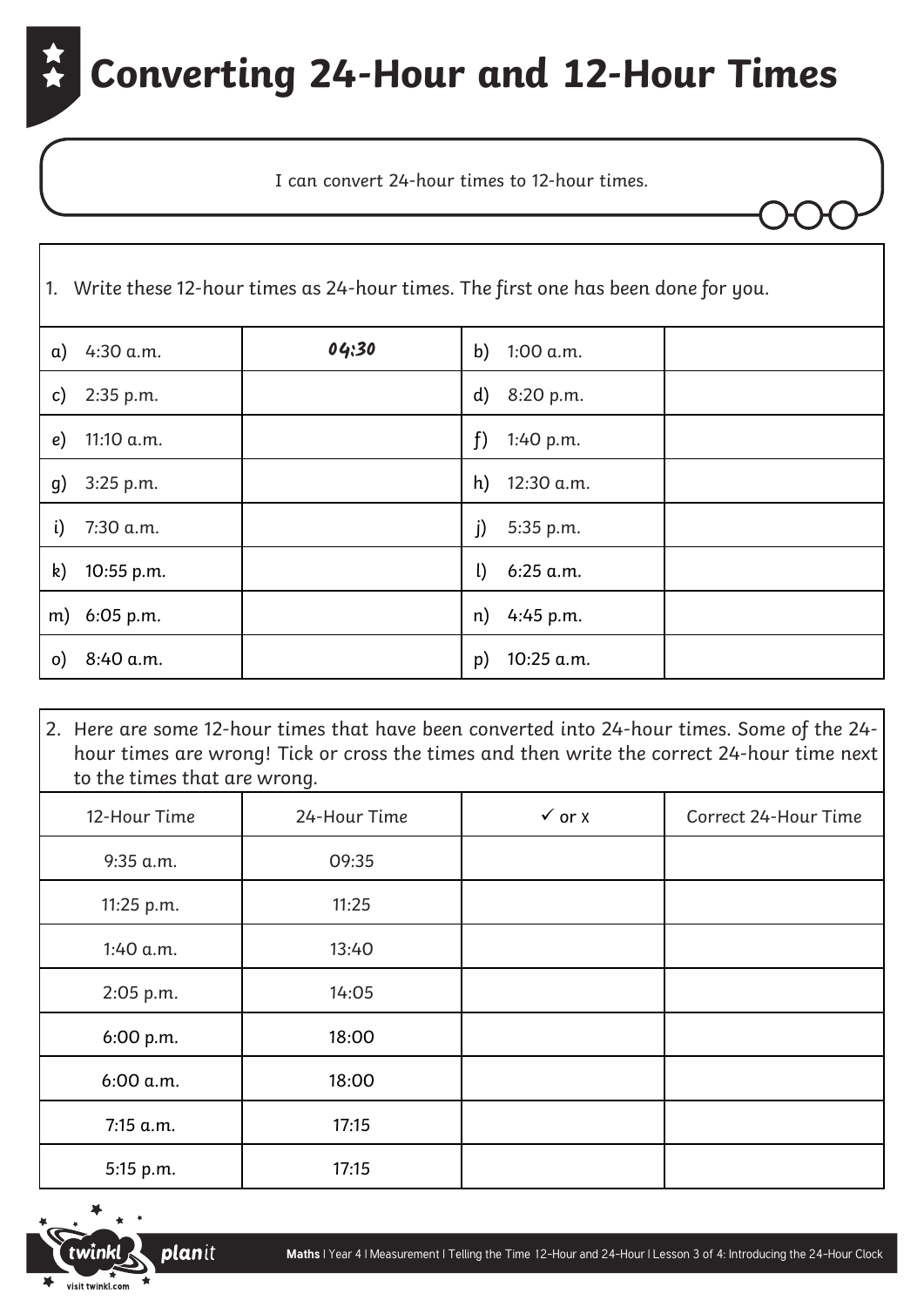3. For each row, choose the 12-hour time from the top box which would come between the two 24 hour times written in the row. Write it in the correct place. The first one has been done for you.

| 1:25 p.m.   |           | $-2.00$ p.m. 6:30 a.m. 10:50 a.m. 14:25 4:55 p.m. 7:50 p.m. |
|-------------|-----------|-------------------------------------------------------------|
| $a)$ 13:30  | 2:00 p.m. | 14:30                                                       |
| b) 06:00    |           | 07:00                                                       |
| 16:00<br>c) |           | 17:00                                                       |
| d) $13:00$  |           | 14:00                                                       |
| e) $14:00$  |           | 15:00                                                       |
| f<br>10:00  |           | 11:00                                                       |
| 19:00<br>g) |           | 20:00                                                       |

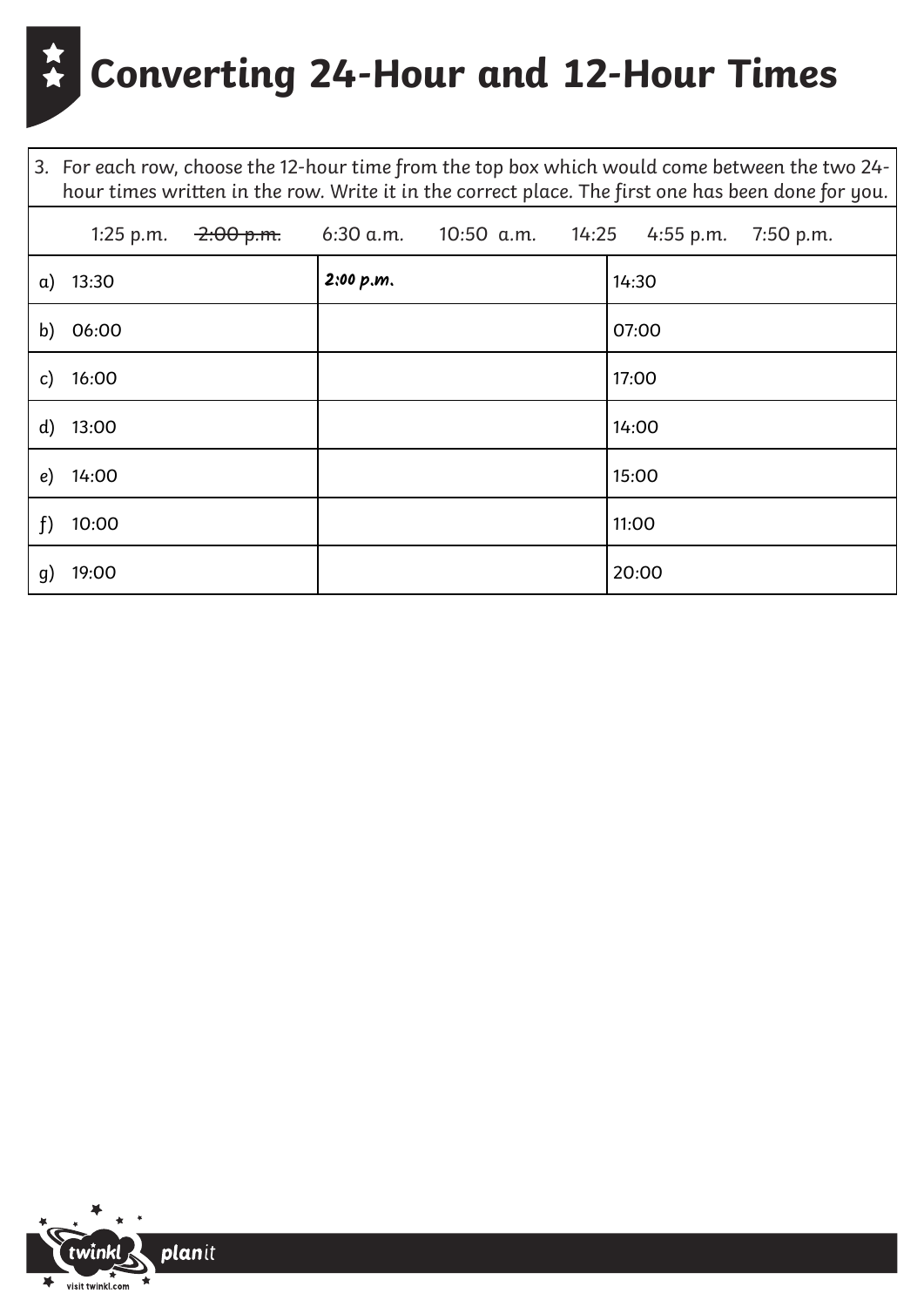I can convert 24-hour times to 12-hour times.

|              | 1. Write these 12-hour times as 24-hour times. The first one has been done for you. |       |                           |  |  |  |
|--------------|-------------------------------------------------------------------------------------|-------|---------------------------|--|--|--|
| $\alpha$ )   | 5:45 a.m.                                                                           | 05:45 | 10:32 a.m.<br>b)          |  |  |  |
| $\mathsf{c}$ | 12:34 p.m.                                                                          |       | $\mathbf{d}$<br>9:29 p.m. |  |  |  |
| e)           | 10:16 a.m.                                                                          |       | f<br>3:51 p.m.            |  |  |  |
| g)           | 8:22 p.m.                                                                           |       | h)<br>$9:47$ a.m.         |  |  |  |
| i)           | 3:16 a.m.                                                                           |       | 7:34 p.m.<br>j)           |  |  |  |
|              | k) 8:25 p.m.                                                                        |       | $\mathbf{I}$<br>4:28 a.m. |  |  |  |
|              | m) 11:09 p.m.                                                                       |       | 2:31 p.m.<br>n)           |  |  |  |
| $\circ)$     | 5:36 a.m.                                                                           |       | 1:29 a.m.<br>p)           |  |  |  |

2. Choose one of the times from the top box which would be between the two times shown on each row of the table. The first one has been done for you.

|            | 11:46      | 3:52 p.m. | 8:37 a.m. | 09:51 | 07:29 | $-5:39$ p.m. | 18:47 |
|------------|------------|-----------|-----------|-------|-------|--------------|-------|
| $\alpha$ ) | 17:30      |           |           |       |       | 18:30        |       |
| b)         | 07:00      |           |           |       |       | 08:00        |       |
| e)         | 15:00      |           |           |       |       | 16:00        |       |
| d)         | 11:00 a.m. |           |           |       |       | 1:00 p.m.    |       |
| e)         | 08:00      |           |           |       |       | 09:00        |       |
| f          | 09:00 a.m. |           |           |       |       | 10:00 a.m.   |       |
| g)         | 6:00 p.m.  |           |           |       |       | 7:00 p.m.    |       |

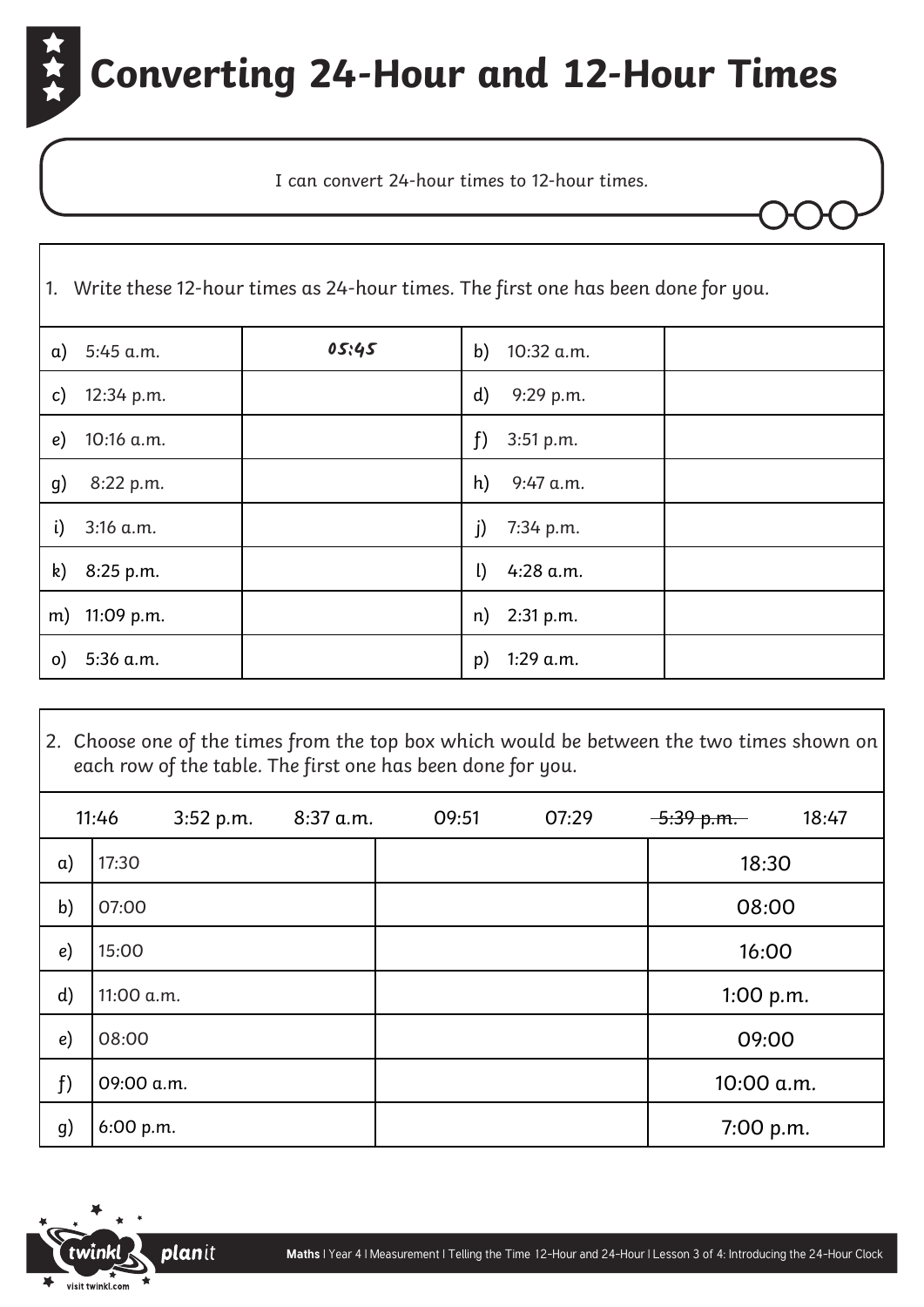| 3. Order these times from the earliest in the day to the latest. |       |               |              |  |
|------------------------------------------------------------------|-------|---------------|--------------|--|
| $9:16$ a.m.                                                      | 16:54 | 3:51 p.m.     | 11:26        |  |
| 7:32 p.m.                                                        | 11:43 | $8:45$ a.m.   | 23:43        |  |
| $3:33$ a.m.                                                      | 01:41 | 6:38 p.m.     | 21:15        |  |
| $\alpha$                                                         | b)    | $\mathsf{c})$ | $\mathbf{d}$ |  |
| e)                                                               |       | g)            | $\mathsf{h}$ |  |
| $\mathfrak{i}$                                                   |       | k)            | $\mathsf{L}$ |  |

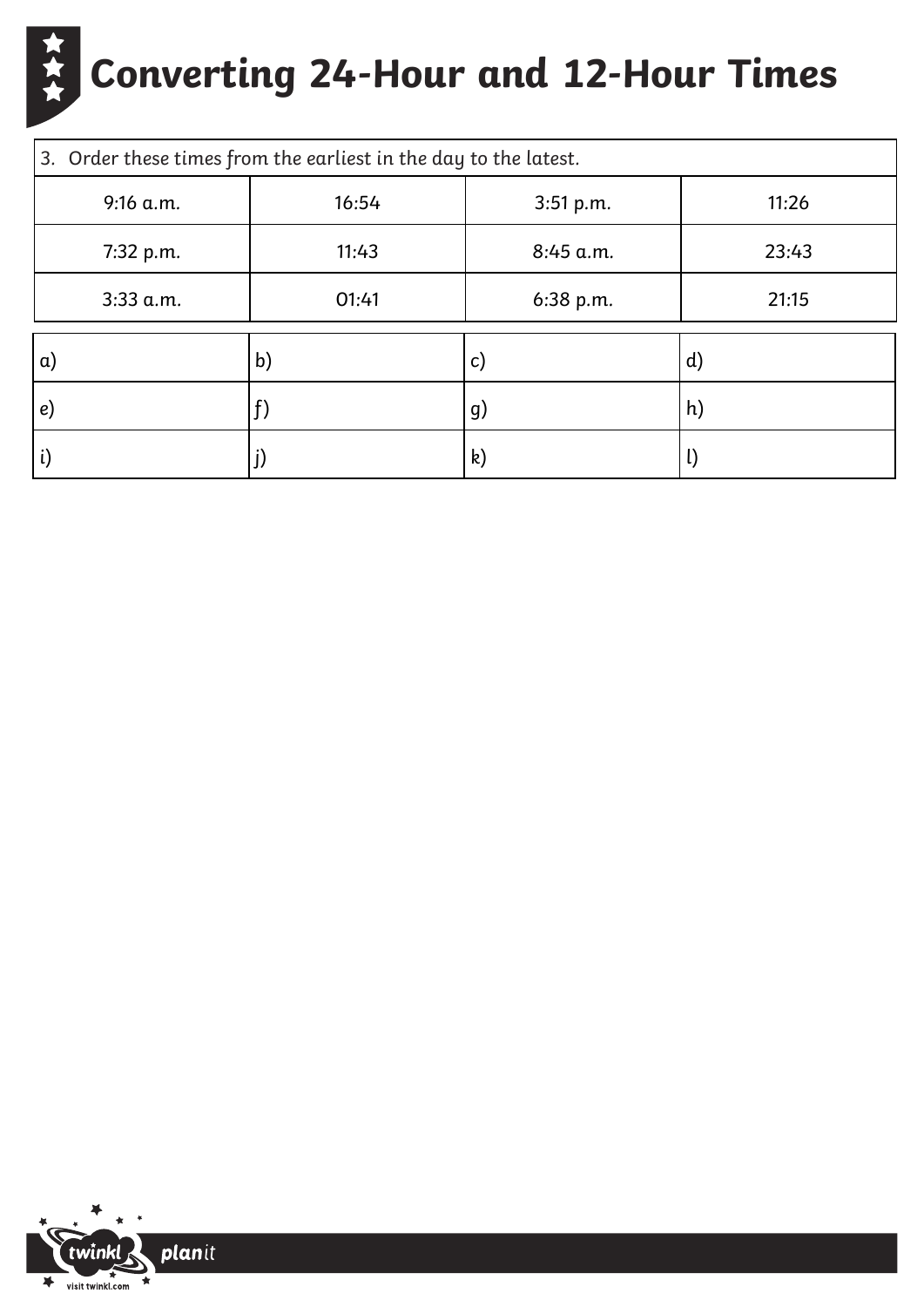Converting 24-Hour and 12-Hour Times **Answers**

| Fill in this table, writing the 24-hour<br>1.<br>times for these a.m. times. The first two<br>have been done for you. |         |  |  |  |
|-----------------------------------------------------------------------------------------------------------------------|---------|--|--|--|
| 12-Hour                                                                                                               | 24-Hour |  |  |  |
| midnight                                                                                                              | 00;00   |  |  |  |
| 1:00 a.m.                                                                                                             | 01:00   |  |  |  |
| 2:00 a.m.                                                                                                             | 02:00   |  |  |  |
| 3:00 a.m.                                                                                                             | 03:00   |  |  |  |
| 4:00 a.m.                                                                                                             | 04:00   |  |  |  |
| 5:00 a.m.                                                                                                             | 05:00   |  |  |  |
| 6:00 a.m.                                                                                                             | 06:00   |  |  |  |
| 7:00 a.m.                                                                                                             | 07:00   |  |  |  |
| 8:00 a.m.                                                                                                             | 08:00   |  |  |  |
| 9:00 a.m.                                                                                                             | 09:00   |  |  |  |
| 10:00 a.m.                                                                                                            | 10:00   |  |  |  |
| 11:00 a.m.                                                                                                            | 11:00   |  |  |  |

|  | <b>Changing 12-Hour to 24-Hour times</b> |  |
|--|------------------------------------------|--|
|  |                                          |  |

| 2. Fill in this table, writing the 24-hour<br>times for these p.m. times. The first two<br>have been done for you. |         |  |  |  |
|--------------------------------------------------------------------------------------------------------------------|---------|--|--|--|
| 12-Hour                                                                                                            | 24-Hour |  |  |  |
| midday                                                                                                             | 12:00   |  |  |  |
| 1:00 p.m.                                                                                                          | 13:00   |  |  |  |
| 2:00 p.m.                                                                                                          | 14:00   |  |  |  |
| 3:00 p.m.                                                                                                          | 15:00   |  |  |  |
| 4:00 p.m.                                                                                                          | 16:00   |  |  |  |
| 5:00 p.m.                                                                                                          | 17:00   |  |  |  |
| 6:00 p.m.                                                                                                          | 18:00   |  |  |  |
| 7:00 p.m.                                                                                                          | 19:00   |  |  |  |
| 8:00 p.m.                                                                                                          | 20:00   |  |  |  |
| 9:00 p.m.                                                                                                          | 21:00   |  |  |  |
| 10:00 p.m.                                                                                                         | 22:00   |  |  |  |
| 11:00 p.m.                                                                                                         | 23:00   |  |  |  |

|    | 3. Write these 12-hour a.m. times as 24-hour times. The first one has been done for you. |       |                  |       |  |
|----|------------------------------------------------------------------------------------------|-------|------------------|-------|--|
|    | $a)$ 2:30 a.m.                                                                           | 02:30 | 10:00 a.m.<br>b) | 10:00 |  |
| c) | 6:30 a.m.                                                                                | 06:30 | d) $8:30$ a.m.   | 08:30 |  |
| e) | 11:00 a.m.                                                                               | 11:00 | 1:30 a.m.        | 01:30 |  |
| q) | 10:30 a.m.                                                                               | 10:30 | h) $7:30$ a.m.   | 07:30 |  |
|    | 4:00 a.m.                                                                                | 04:00 | 5:30 a.m.        | 05:30 |  |

| $\vert$ 4. Write these 12-hour p.m. times as 24-hour times. The first one has been done for you. |  |  |  |  |
|--------------------------------------------------------------------------------------------------|--|--|--|--|
|--------------------------------------------------------------------------------------------------|--|--|--|--|

| a) $2:30 \text{ p.m.}$ | 14:30 | b) $3:00 \text{ p.m.}$ | 15:00 |
|------------------------|-------|------------------------|-------|
| 12:30 p.m.<br>c)       | 12:30 | d) $3:30$ p.m.         | 15:30 |
| 8:30 p.m.<br>e)        | 20:30 | 1:30 p.m.              | 13:30 |
| 9:30 p.m.<br>g)        | 21:30 | h) $11:30$ p.m.        | 23:30 |
| 4:00 p.m.              | 16;00 | 6:30 p.m.              | 18:30 |



 $\Gamma$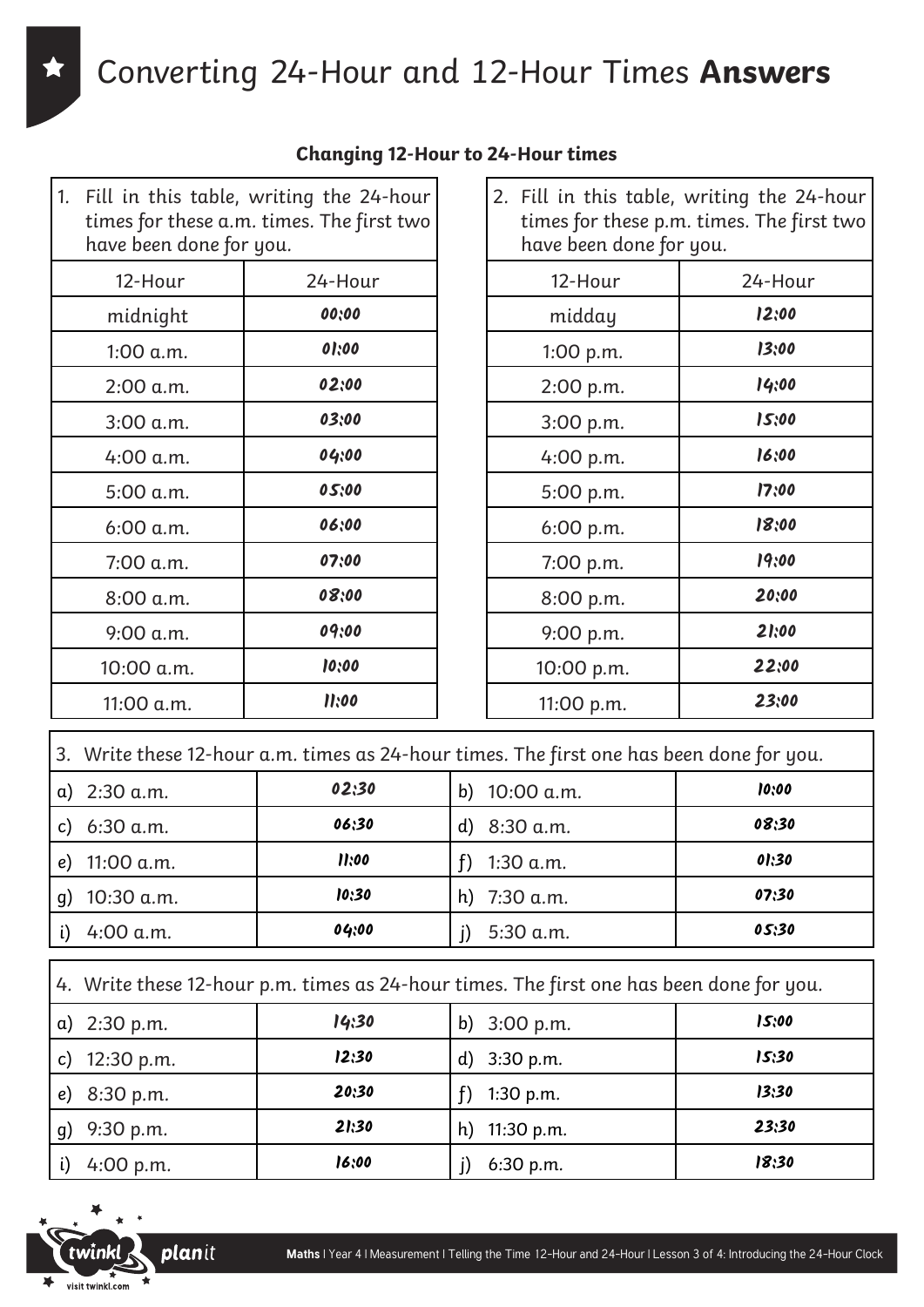

#### Converting 24-Hour and 12-Hour Times **Answers**

| 1.   Write these 12-hour times as 24-hour times. The first one has been done for you. |              |       |                   |       |
|---------------------------------------------------------------------------------------|--------------|-------|-------------------|-------|
| a)                                                                                    | $4:30$ a.m.  | 04:30 | b)<br>1:00 a.m.   | 01:00 |
| C)                                                                                    | $2:35$ p.m.  | 14:35 | d)<br>8:20 p.m.   | 20:20 |
| e)                                                                                    | 11:10 $a.m.$ | 11:10 | f)<br>1:40 p.m.   | 13:40 |
| g)                                                                                    | 3:25 p.m.    | 15:25 | h)<br>12:30 a.m.  | 12:30 |
| i)                                                                                    | 7:30 a.m.    | 07:30 | j)<br>5:35 p.m.   | 17:35 |
| k)                                                                                    | 10:55 p.m.   | 22:55 | l)<br>$6:25$ a.m. | 06:25 |
| m)                                                                                    | $6:05$ p.m.  | 18:05 | $4:45$ p.m.<br>n) | 16:45 |
| $\circ$ )                                                                             | 8:40 a.m.    | 08:40 | 10:25 a.m.<br>p)  | 10:25 |

2. Here are some 12-hour times that have been converted into 24-hour times. Some of the 24 hour times are wrong! Tick or cross the times and then write the correct 24-hour time next to the times that are wrong.

| 12-Hour Time | 24-Hour Time | $\checkmark$ or $X$ | Correct 24-Hour Time |
|--------------|--------------|---------------------|----------------------|
| $9:35$ a.m.  | 09:35        | ✓                   |                      |
| 11:25 p.m.   | 11:25        | X                   | 23:25                |
| $1:40$ a.m.  | 13:40        | X                   | 01:40                |
| 2:05 p.m.    | 14:05        | ✓                   |                      |
| 6:00 p.m.    | 18:00        | $\checkmark$        |                      |
| 6:00 a.m.    | 18:00        | X                   | 06:00                |
| 7:15 a.m.    | 17:15        | Χ                   | 07:15                |
| 5:15 p.m.    | 17:15        | ✓                   |                      |

3. For each row, choose the 12-hour time from the top box which would come between the two 24 hour times written in the row. Write it in the correct place. The first one has been done for you.

| 13:30<br>α)           | 2:00 p.m.    | 14:30 |
|-----------------------|--------------|-------|
| b)<br>06:00           | 6:30 a.m     | 07:00 |
| 16:00<br>C)           | 4:55 p.m.    | 17:00 |
| $\mathbf{d}$<br>13:00 | 1:25 p.m.    | 14:00 |
| 14:00<br>e)           | 2:25 p.m.    | 15:00 |
| 10:00                 | $10:50$ a.m. | 11:00 |
| 19:00<br>g)           | 7:50 p.m.    | 20:00 |